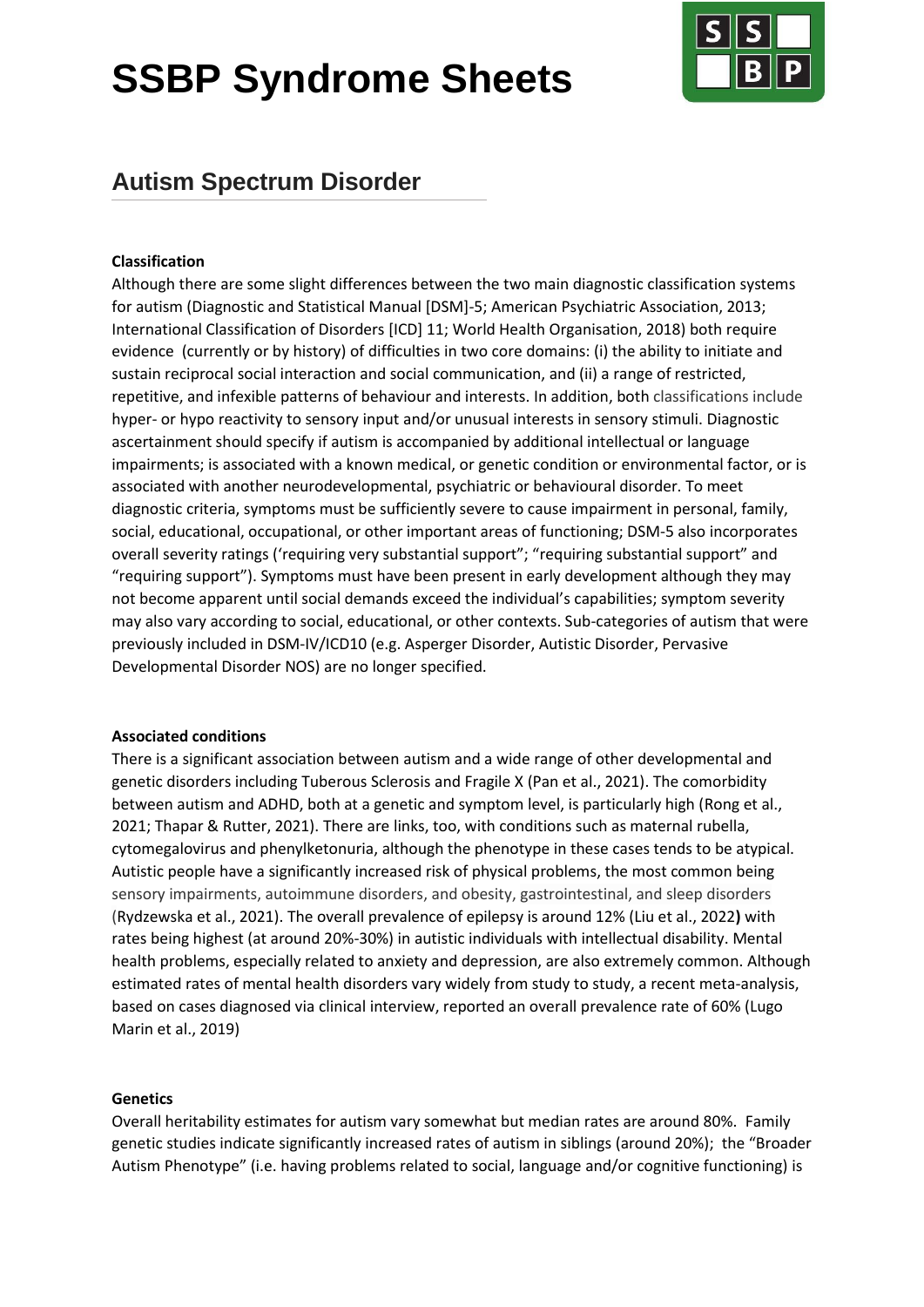also estimated to occur in up to 20% of first-degree family members (Thapar & Rutter, 2021) However, there is wide genetic heterogeneity, with multiple modes of inheritance including high rates of de novo mutations and a wide range of possible rare and common copy number variations (e.g. submicroscopic chromosomal deletions or substitutions), (Arnett et al., 2019). Diverse clinical phenotypes and limited sample sizes add to the challenges of identifying the specific genes involved and currently only around 10% to 15% of cases of autism appear to be associated with a known genetic mutation Moreover, as research into the genetics of autism has progressed, the shared genetic influences between autism and other conditions, especially ADHD, has become increasingly clear (Ma et al., 2021).

# **Environmental risk factors**

Recent research has highlighted the impact of gene-environment interactions and a number of potential environmental risks has been identified (Hertz-Picciotto et al., 2018). These include high maternal and paternal age; maternal health factors such as obesity or drugs taken during pregnancy (e.g. thalidomide, SSRI's and Valproate); immune system abnormalities; pre or peri- natal perturbations, and pre-natal exposure to pollutants and pesticides. However, there is no evidence that MMR or other vaccines are a cause of autism.

#### **Prevalence**

Prevalence estimates of autism vary, both across and within countries. The most recent systematic review update, based on 71 studies (Zeidan et al., 2021), reported ranges from 1.09/10,000 to 436.0/10,000, with a median prevalence of 100/10,000 (i.e.1%). The median percentage of autism cases with co-occurring intellectual disability was 33.0%. The median male-to-female ratio was 4.2, although other studies now suggest that the apparent gender bias may be at least partly due to the fact that formal diagnostic criteria may fail to identify some autistic girls and women (Driver & Chester, 2021).

# **Physical phenotype**

There is no distinct physical phenotype although minor physical anomalies and dysmorphic features are common. There are also increased rates of chronic and acute medical problems across the life span (Bishop-Fitzpatrick & Rubenstein, 2019). Imaging studies have so far failed to identify any neurological anomalies that are either consistently associated with, or unique to autism (Hashem et al., 2020).

# **Life expectancy/natural history**

An increased risk of premature mortality in autism, especially among individuals of lower IQ, has been reported in a number of studies and is associated with a range of disorders of the nervous, circulatory, respiratory and digestive systems. Among autistic adults of average or above intellectual ability, premature mortality is significantly associated with suicide, particularly among females (Hirvikoski, et al., 2020). Epilepsy is one of the most common causes of early death in individuals of low IQ (Hirvikoski, et al., 2016)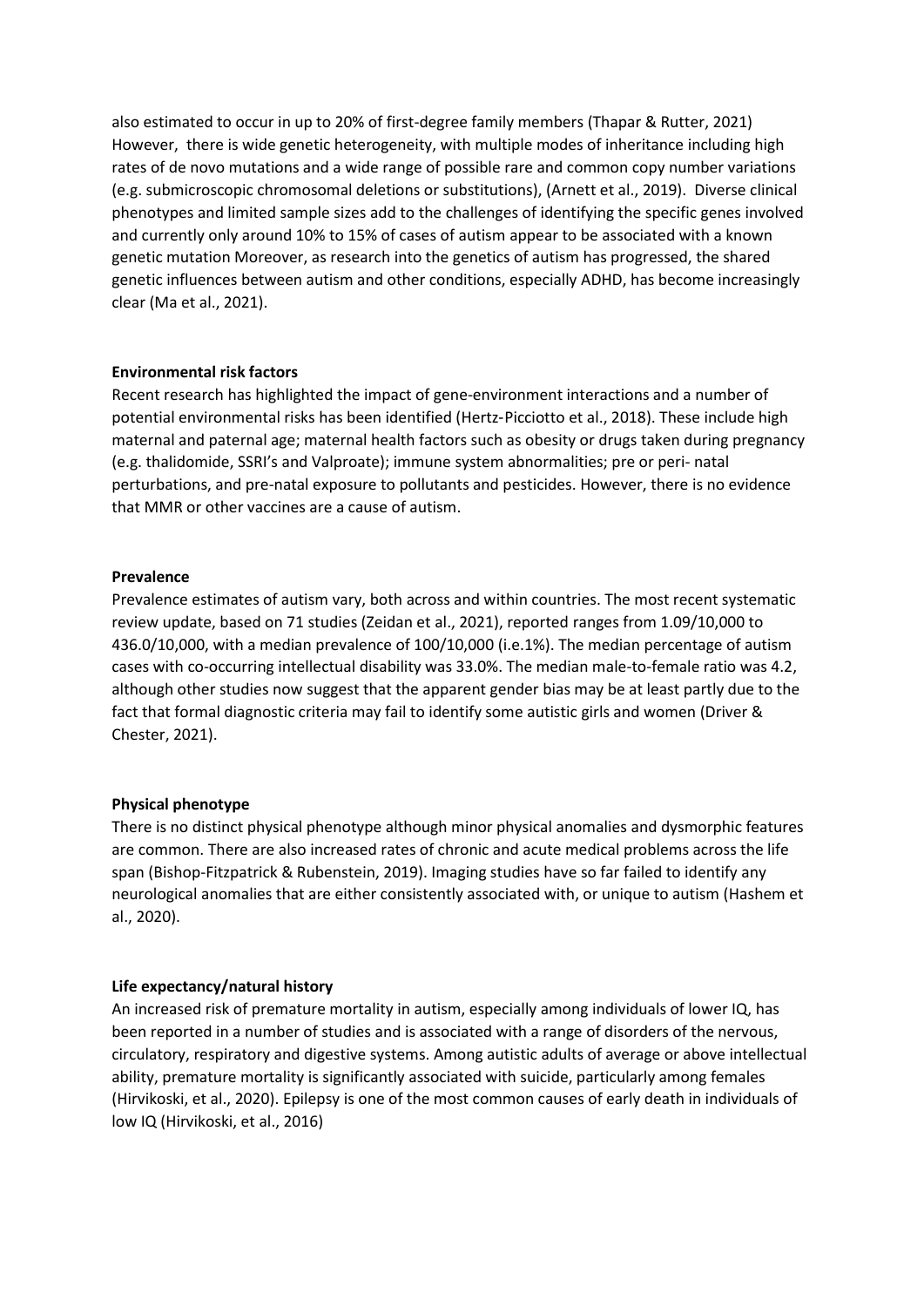### **Behavioural and cognitive characteristics**

Difficulties in reciprocal social communication and the presence of ritualistic and stereotyped behaviours/interests are core characteristics of autism. The onset of spoken language is often delayed and around 30% of individuals are described as remaining "minimally verbal". Although intellectual disability was once thought to be a common feature of autism, more recent research indicates that 60%-70% of autistic people are of at least average intellectual ability (Zeidan et al., 2020).

# **Outcomes and intervention**

Longitudinal studies indicate that many individuals, especially those who do not have additional intellectual disabilities, show significant improvements in core autism symptoms and behavioural difficulties with age. However, prognosis is affected by many individual and environmental factors, including IQ and severity of social and communication impairments, and the adequacy of educational, occupational and other support systems (Howlin, 2021; Lord et al., 2022).

Autism is a highly heterogeneous condition and interventions must be tailored to individual and family needs. For very young children, approaches with a focus on social communication are recommended. For older children, support to enhance learning and social inclusion in school is required. Many adults need help to develop self-help and independence skills, and to maintain good mental health. The provision of programmes to ensure access to college, employment, and independent living is also crucial. There are no drugs that can be used to treat autism per se, but access to adequate medical care is needed to reduce the impact of co-occurring physical and mental health problems (Fuentes et al., 2021; Lord et al., 2022).

**Websites:** There are numerous national and international websites offering information and support for individuals, families and professionals e.g.:

[www.nas.org.uk;](http://www.nas.org.uk/) [www.autistica.org.uk;](http://www.autistica.org.uk/)<https://www.autismspeaks.org/>

There are also many websites designed specifically for autistic people: e.g.

[info@SPARKforAutism.org;](mailto:info@SPARKforAutism.org) iancommunity.org/cs/adults

#### **References**

1. American Psychiatric Association (2013) Diagnostic and Statistical Manual of Mental Disorders, Fifth edition (DSM-5) Washington DC 1.

2. Arnett, A. B., Trinh, S., & Bernier, R. A. (2019). The state of research on the genetics of autism spectrum disorder: methodological, clinical and conceptual progress. *Current Opinion in Psychology*, *27*, 1-5.

3. Bishop-Fitzpatrick, L., & Rubenstein, E. (2019). The physical and mental health of middle aged and older adults on the autism spectrum and the impact of intellectual disability. *Research in Autism Spectrum Disorders*, *63*, 34-41.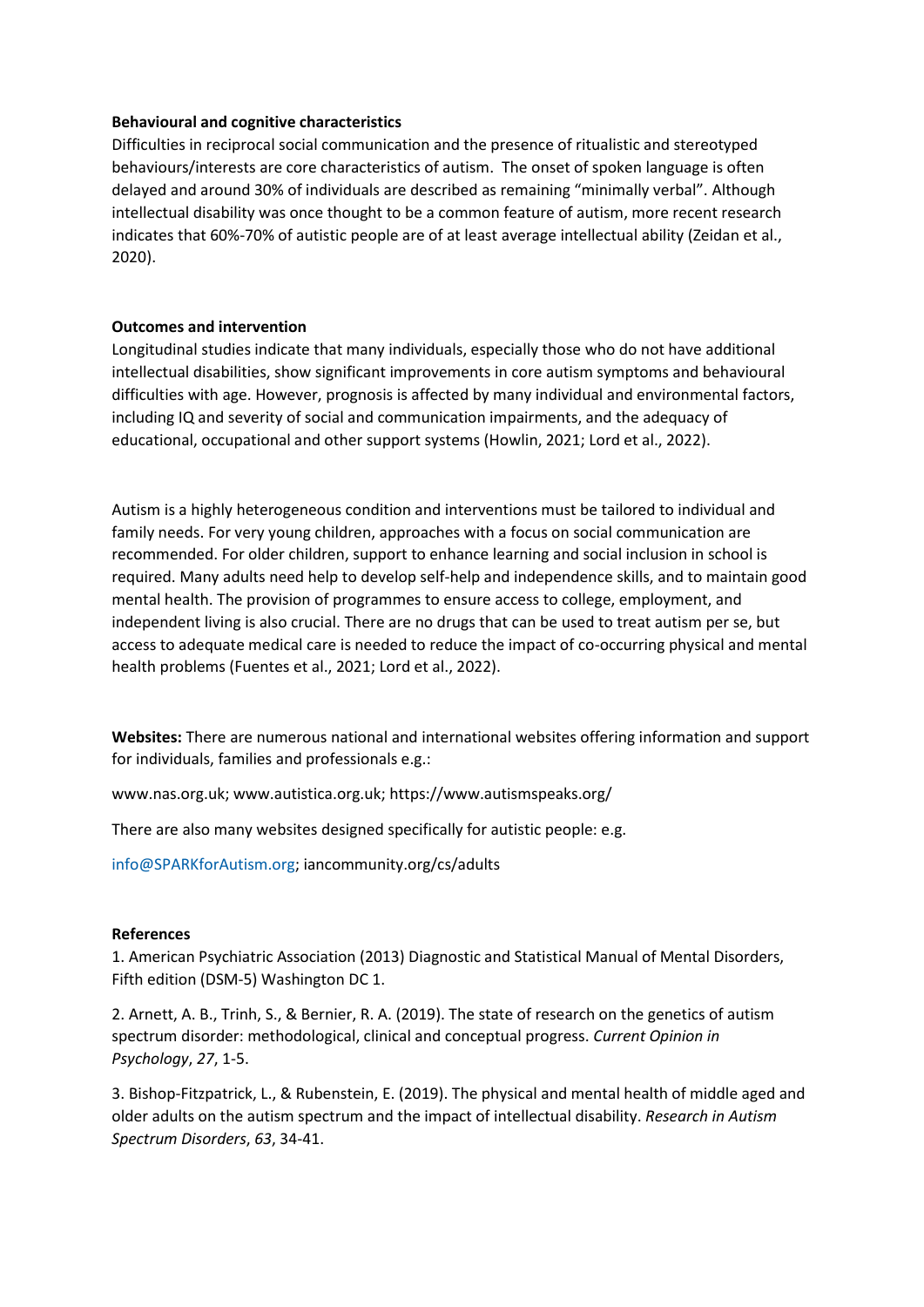4. Driver, B., & Chester, V. (2021). The presentation, recognition and diagnosis of autism in women and girls. *Advances in Autism*, 7 (3), 194-207

5. Fuentes, J., Hervás, A., & Howlin, P. (2021). ESCAP practice guidance for autism: a summary of evidence-based recommendations for diagnosis and treatment. *European Child & Adolescent Psychiatry*, *30*(6), 961-984.

6. Hashem, S., Nisar, S., Bhat, A. A., Yadav, S. K., Azeem, M. W., Bagga, P., ... & Haris, M. (2020). Genetics of structural and functional brain changes in autism spectrum disorder. *Translational Psychiatry*, *10*(1), 1-17.

7. Hertz‐Picciotto, I., Schmidt, R. J., & Krakowiak, P. (2018). Understanding environmental contributions to autism: Causal concepts and the state of science. *Autism Research*, *11*(4), 554-586.

8. Hirvikoski, T., Mittendorfer-Rutz, E., Boman, M. et al. (2016). Premature mortality in autism spectrum disorder. *The British Journal of Psychiatry*, 208(3), 232-238

9. Hirvikoski, T., Boman, M., Chen, Q., D'Onofrio, B. M., Mittendorfer-Rutz, E., Lichtenstein, P., ... & Larsson, H. (2020). Individual risk and familial liability for suicide attempt and suicide in autism: a population-based study. *Psychological Medicine*, *50*(9), 1463-1474.

10. Howlin, P. (2021). Adults with autism: Changes in understanding since DSM-111. *Journal of Autism and Developmental Disorders*, *51*(12), 4291-4308.

11. Lai, M. C., Kassee, C., Besney, R., Bonato, S., Hull, L., Mandy, W., ... & Ameis, S. H. (2019). Prevalence of co-occurring mental health diagnoses in the autism population: a systematic review and meta-analysis. *The Lancet Psychiatry*, *6*(10), 819-829.

12. Lord, C., Charman, T., Havdahl, A., Carbone, P., Anagnostou, E., Boyd, B., ... & McCauley, J. B. (2022). The Lancet Commission on the future of care and clinical research in autism. *The Lancet*, *399*(10321), 271-334.

13. Lugo-Marin, J., Magan-Maganto, M., Rivero-Santana, A., Cuellar-Pompa, L., Alviani, M., Jenaro-Rio, C., ... & Canal-Bedia, R. (2019). Prevalence of psychiatric disorders in adults with autism spectrum disorder: A systematic review and meta-analysis. *Research in Autism Spectrum Disorders*, *59*, 22-33.

14. Liu, X., Sun, X., Sun, C., Zou, M., Chen, Y., Huang, J., ... & Chen, W. X. (2022) Prevalence of epilepsy in autism spectrum disorders: A systematic review and meta-analysis. *Autism*, 26(1),33-50

15. Ma, S. L., Chen, L. H., Lee, C. C., Lai, K. Y., Hung, S. F., Tang, C. P., ... & Leung, P. W. (2021). Genetic overlap between attention deficit/hyperactivity disorder and autism spectrum disorder in SHANK2 gene. *Frontiers in Neuroscience*, *15*, 481.

16. Pan, P.Y., Bölte, S., Kaur, P., Jamil, S. and Jonsson, U. (2021). Neurological disorders in autism: A systematic review and meta-analysis*. Autism*, 25(3), 812-830.

17. Pecukonis, M., Plesa Skwerer, D., Eggleston, B., Meyer, S., & Tager-Flusberg, H. (2019). Concurrent social communication predictors of expressive language in minimally verbal children and adolescents with autism spectrum disorder. *Journal of Autism and Developmental Disorders*, *49*(9), 3767-3785.